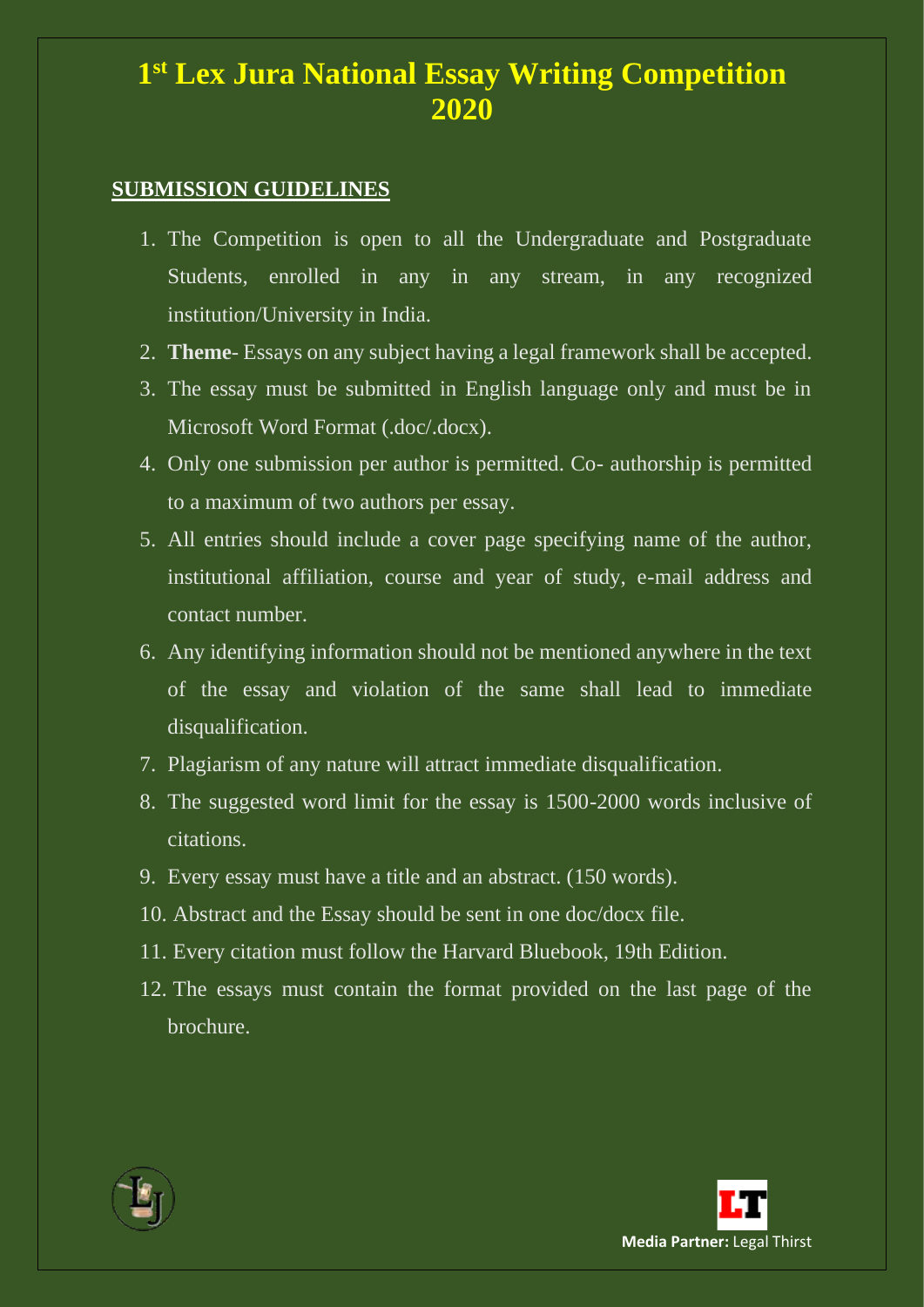# **1 st Lex Jura National Essay Writing Competition 2020**

#### **FORMATTING GUIDELINES**

- 1. The essay should be typed in Times New Roman, Font Size-12, Line Spacing-1.5, and Justified.
- 2. The footnotes must be typed in Times New Roman, Font Size-10 and Line Spacing-1.
- 3. The margins should be 1 inch or 2.54 cm on all sides.
- 4. **SUBMISSION PROCEDURE:** The essay must be sent by email only to lexessaysubmission@gmail.com with the subject "Submission for  $1<sup>st</sup>$  Lex Jura National Essay Writing Competition". The participants are also required to register by clicking [here.](https://docs.google.com/forms/d/e/1FAIpQLSekNUk3C1c4Lm0oLTS50qXDF4aeGArIT0mguLuLnQKoIJGfgQ/viewform?vc=0&c=0&w=1)
- 5. Last Date of Submission:  $30<sup>th</sup>$  April, 2020 by 11:59 pm.
- 6. Declaration of result:- 3<sup>rd</sup> May, 2020.

### **EVALUATION CRITERIA**

- Content Originality:  $50\%$
- Language and Grammar: 20%
- Structure: 30 %

#### **PRIZES**

- 1. Winner- Rs.1000/-
- 2. 2nd place- Rs.500/-
- 3. Top 10 papers would be published by us on our website [www.lexjura.in](http://www.lexjura.in/) as a blog.
- 4. The result of the competition will be announced via email to the participants